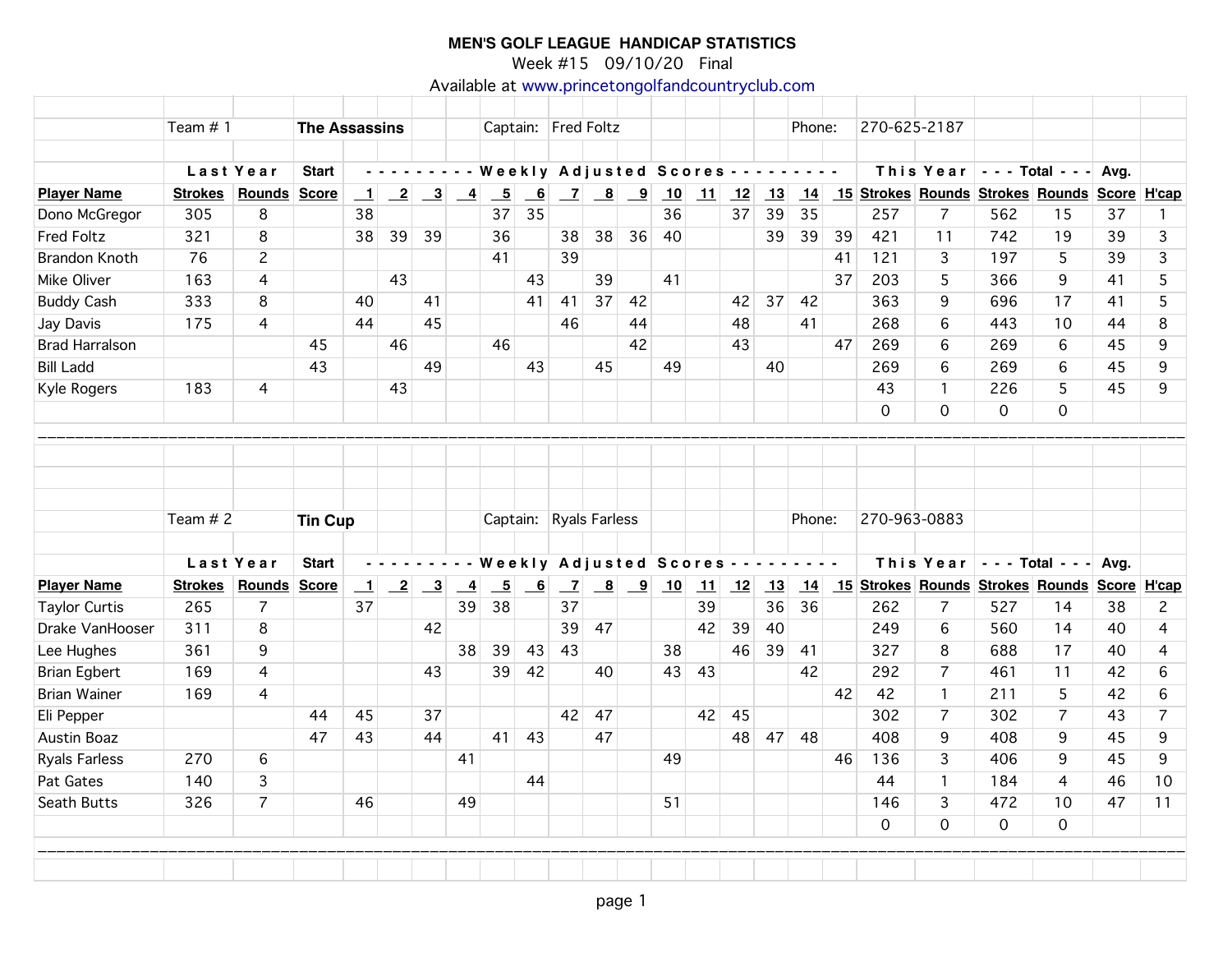Week #15 09/10/20 Final

Available at [www.princetongolfandcountryclub.com](http://www.princetongolfandcountryclub.com)

|                         | Team $# 3$     |                     |                         |         |                 |                         |                 |                                                                    |                           |                           |                                                                 |                         |                                            |            |    |         |        |    |              |          |                                                                          |             |    |                |
|-------------------------|----------------|---------------------|-------------------------|---------|-----------------|-------------------------|-----------------|--------------------------------------------------------------------|---------------------------|---------------------------|-----------------------------------------------------------------|-------------------------|--------------------------------------------|------------|----|---------|--------|----|--------------|----------|--------------------------------------------------------------------------|-------------|----|----------------|
|                         |                |                     | <b>Up &amp; Downers</b> |         |                 |                         |                 |                                                                    |                           | Captain: Bryan Cortner    |                                                                 |                         |                                            |            |    |         | Phone: |    | 270-625-2513 |          |                                                                          |             |    |                |
|                         |                |                     |                         |         |                 |                         |                 |                                                                    |                           |                           |                                                                 |                         |                                            |            |    |         |        |    |              |          |                                                                          |             |    |                |
|                         |                | Last Year           | <b>Start</b>            |         |                 |                         |                 |                                                                    |                           |                           |                                                                 |                         | --------- Weekly Adjusted Scores --------- |            |    |         |        |    |              |          | This Year $\vert$ - - - Total - - - Avg.                                 |             |    |                |
| <b>Player Name</b>      | <b>Strokes</b> | <b>Rounds</b>       | <b>Score</b>            | $\perp$ | $\overline{-2}$ |                         |                 | $\begin{array}{ c c c c c } \hline 3 & 4 & 5 \ \hline \end{array}$ | 6                         |                           |                                                                 |                         |                                            |            |    |         |        |    |              |          | <u>7 8 9 10 11 12 13 14 15 Strokes Rounds Strokes Rounds Score H'cap</u> |             |    |                |
| Jeff McDaniels          | 153            | 4                   |                         |         | 36              |                         |                 |                                                                    | 35                        |                           |                                                                 |                         |                                            |            |    |         | 38     |    | 109          | 3        | 262                                                                      | 7           | 37 | $\mathbf{1}$   |
| David Sullenger         | 268            | $\overline{7}$      |                         | 37      |                 |                         | 36              |                                                                    |                           | 37                        | 38                                                              | 37                      | 37                                         | 40         |    |         | 35     |    | 297          | 8        | 565                                                                      | 15          | 38 | $\overline{c}$ |
| <b>Trent Burton</b>     | 237            | 6                   |                         |         |                 |                         | 38              |                                                                    |                           | 40                        |                                                                 |                         |                                            | 42         |    | 37      |        |    | 157          | 4        | 394                                                                      | 10          | 39 | 3              |
| <b>Rick Lewis</b>       | 207            | 5                   |                         | 35      |                 | 40                      |                 |                                                                    |                           | 39                        |                                                                 | 44                      |                                            |            |    | 40      |        |    | 198          | 5.       | 405                                                                      | 10          | 41 | 5              |
| Dennis Stephens         | 252            | 6                   |                         | 39      |                 | 45                      | 43              |                                                                    |                           |                           |                                                                 | 45                      |                                            | 42         |    |         |        |    | 214          | 5        | 466                                                                      | 11          | 42 | 6              |
| Joe McEnaney            | 131            | 3                   |                         | 45      |                 |                         |                 |                                                                    |                           |                           | 44                                                              |                         |                                            |            |    |         | 46     |    | 135          | 3        | 266                                                                      | 6           | 44 | 8              |
| <b>Bryan Cortner</b>    | 265            | 6                   |                         |         | 42              | 44                      |                 |                                                                    | 48                        |                           |                                                                 |                         | 43                                         |            |    |         | 44     | 42 | 263          | 6        | 528                                                                      | 12          | 44 | 8              |
| Clay Farless            | 407            | 9                   |                         |         | 45              | 45                      | -45             |                                                                    | 44                        |                           | 43                                                              |                         | 45                                         |            |    | 48      |        | 43 | 358          | 8        | 765                                                                      | 17          | 45 | 9              |
| Jamus McAtee            | 334            | $\overline{7}$      |                         |         | 47              |                         |                 |                                                                    | 46                        | 46                        | 52                                                              | 43                      | 42                                         | 43         |    | 41      |        | 44 | 404          | 9        | 738                                                                      | 16          | 46 | 10             |
|                         |                |                     |                         |         |                 |                         |                 |                                                                    |                           |                           |                                                                 |                         |                                            |            |    |         |        |    | $\mathsf{O}$ | $\Omega$ | $\mathbf 0$                                                              | $\mathbf 0$ |    |                |
|                         |                |                     |                         |         |                 |                         |                 |                                                                    |                           |                           |                                                                 |                         |                                            |            |    |         |        |    |              |          |                                                                          |             |    |                |
|                         |                |                     |                         |         |                 |                         |                 |                                                                    |                           |                           |                                                                 |                         |                                            |            |    |         |        |    |              |          |                                                                          |             |    |                |
|                         |                |                     |                         |         |                 |                         |                 |                                                                    |                           |                           |                                                                 |                         |                                            |            |    |         |        |    |              |          |                                                                          |             |    |                |
|                         |                |                     |                         |         |                 |                         |                 |                                                                    |                           |                           |                                                                 |                         |                                            |            |    |         |        |    |              |          |                                                                          |             |    |                |
|                         | Team $# 4$     |                     | <b>Putt Pirates</b>     |         |                 |                         |                 |                                                                    |                           | Captain: Bruce McCalister |                                                                 |                         |                                            |            |    |         | Phone: |    | 270-625-5043 |          |                                                                          |             |    |                |
|                         |                |                     |                         |         |                 |                         |                 |                                                                    |                           |                           |                                                                 |                         |                                            |            |    |         |        |    |              |          |                                                                          |             |    |                |
|                         |                | Last Year           | <b>Start</b>            |         |                 |                         |                 | Weekly Adjusted Scores - - - - - - - -                             |                           |                           |                                                                 |                         |                                            |            |    |         |        |    |              |          | This Year $\vert$ - - - Total - - - Avg.                                 |             |    |                |
| <b>Player Name</b>      | <b>Strokes</b> | <b>Rounds Score</b> |                         | $\perp$ | $\overline{-2}$ | $\overline{\mathbf{3}}$ | $\overline{-4}$ | $-5$                                                               | $\underline{\phantom{a}}$ |                           | $\begin{array}{ c c c c c } \hline 7 & 8 \\ \hline \end{array}$ | $\overline{\mathbf{9}}$ | 10                                         | $\vert$ 11 |    | $12$ 13 | 14     |    |              |          | 15 Strokes Rounds Strokes Rounds Score H'cap                             |             |    |                |
| Jake Pepper             | 275            | $\overline{7}$      |                         |         | 39              | 43                      |                 |                                                                    | 43                        |                           |                                                                 | 38                      |                                            | 39         |    |         | 37     |    | 239          | 6        | 514                                                                      | 13          | 40 | 4              |
| <b>Michael Prowell</b>  | 79             | $\overline{c}$      |                         |         |                 | 39                      |                 | 41                                                                 |                           |                           |                                                                 |                         |                                            | 40         |    | 40      |        |    | 160          | 4        | 239                                                                      | 6           | 40 | 4              |
| <b>Bruce McCalister</b> | 332            | 8                   |                         |         | 41              |                         | 40              | 41                                                                 |                           | 42 37                     |                                                                 |                         | 40                                         |            | 41 |         | 41     |    | 323          | 8        | 655                                                                      | 16          | 41 | 5              |
| Roy Massey IV           | 329            | 8                   |                         |         | 43              | 44                      | 43              | 40                                                                 |                           |                           |                                                                 |                         | 37                                         |            | 39 |         |        |    | 246          | 6        | 575                                                                      | 14          | 41 | 5              |
| Ben VanHooser           | 43             | $\mathbf{1}$        |                         |         |                 | 39                      | 41              |                                                                    |                           |                           |                                                                 |                         |                                            | 38         | 45 |         |        | 40 | 203          | 5        | 246                                                                      | 6           | 41 | 5              |
| Timmy Cartwright        | 272            | 6                   |                         |         |                 |                         |                 | 43                                                                 | 45                        | -43                       |                                                                 | 39                      | 42                                         |            |    |         | 43     | 47 | 302          | 7        | 574                                                                      | 13          | 44 | 8              |
| Jeff Rousseau           | 326            | $\overline{7}$      |                         |         |                 |                         |                 |                                                                    |                           |                           |                                                                 | 47                      | 46                                         | 48         |    | 40      |        | 47 | 228          | 5        | 554                                                                      | 12          | 46 | 10             |
| <b>Wade Hart</b>        | 243            | 5                   |                         |         |                 |                         |                 |                                                                    | 48                        | 45                        |                                                                 | 49                      |                                            |            | 48 | 49      | 49     |    | 288          | 6        | 531                                                                      | 11          | 48 | 12             |
| Mike Mathis             | 195            | $\overline{4}$      |                         |         | 48              |                         | 48              |                                                                    |                           | 46                        |                                                                 |                         |                                            |            |    | 51      |        | 52 | 245          | 5        | 440                                                                      | 9           | 49 | 13             |
|                         |                |                     |                         |         |                 |                         |                 |                                                                    |                           |                           |                                                                 |                         |                                            |            |    |         |        |    | $\mathsf{O}$ | 0        | 0                                                                        | $\mathbf 0$ |    |                |
|                         |                |                     |                         |         |                 |                         |                 |                                                                    |                           |                           |                                                                 |                         |                                            |            |    |         |        |    |              |          |                                                                          |             |    |                |
|                         |                |                     |                         |         |                 |                         |                 |                                                                    |                           |                           |                                                                 |                         |                                            |            |    |         |        |    |              |          |                                                                          |             |    |                |
|                         |                |                     |                         |         |                 |                         |                 |                                                                    |                           |                           |                                                                 |                         |                                            |            |    |         |        |    |              |          |                                                                          |             |    |                |
|                         |                |                     |                         |         |                 |                         |                 |                                                                    |                           |                           |                                                                 |                         |                                            |            |    |         |        |    |              |          |                                                                          |             |    |                |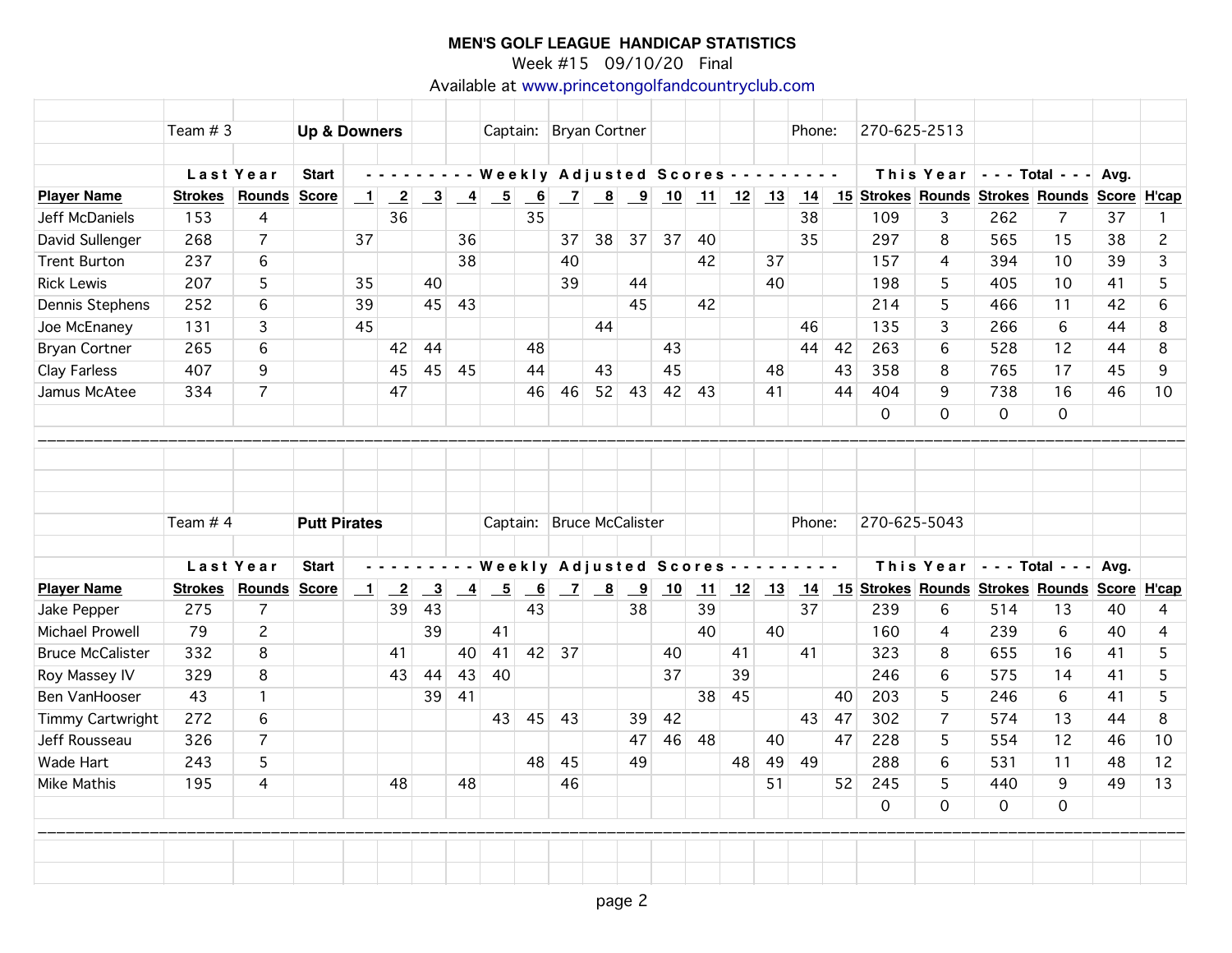Week #15 09/10/20 Final

Available at [www.princetongolfandcountryclub.com](http://www.princetongolfandcountryclub.com)

|                      | Team $# 5$     |                 |                        | <b>Rulers of the Ruff</b> |                 |                         |                                                             |                 |    |                | Captain: Darren Swaner                   |                         |    |         |    |    | Phone:                                     |       | 270-625-6271 |                                                                          |                        |                |    |                 |
|----------------------|----------------|-----------------|------------------------|---------------------------|-----------------|-------------------------|-------------------------------------------------------------|-----------------|----|----------------|------------------------------------------|-------------------------|----|---------|----|----|--------------------------------------------|-------|--------------|--------------------------------------------------------------------------|------------------------|----------------|----|-----------------|
|                      |                | Last Year       | <b>Start</b>           |                           |                 |                         |                                                             |                 |    |                |                                          |                         |    |         |    |    | --------- Weekly Adjusted Scores --------- |       |              | This Year                                                                | $- -$ Total - - - Avg. |                |    |                 |
| <b>Player Name</b>   | <b>Strokes</b> | Rounds Score    |                        | $\mathbf{\perp}$          | $\overline{-2}$ | $\overline{\mathbf{3}}$ | $\overline{-4}$                                             | $\overline{-5}$ | 6  |                |                                          |                         |    |         |    |    |                                            |       |              | <u>7 8 9 10 11 12 13 14 15 Strokes Rounds Strokes Rounds Score H'cap</u> |                        |                |    |                 |
| Lee Childress        | 106            | 3               |                        | 35                        | 33              | 36                      |                                                             | 37              |    |                |                                          |                         |    |         |    |    |                                            |       | 141          | 4                                                                        | 247                    | 7              | 35 | $-1$            |
| Michael Blythe       | 262            | $\overline{7}$  |                        | 36                        |                 |                         | 38                                                          |                 |    |                | 36                                       | 37                      |    | 38      |    |    | 38                                         |       | 223          | 6                                                                        | 485                    | 13             | 37 | $\mathbf{1}$    |
| <b>Bruce Farmer</b>  | 106            | 3               |                        |                           |                 |                         | 39                                                          |                 |    |                |                                          | 40                      | 41 |         | 35 |    | 38                                         |       | 193          | 5                                                                        | 299                    | 8              | 37 | $\mathbf{1}$    |
| Darren Swaner        | 432            | 11              |                        |                           |                 | 38                      |                                                             | 36              |    | 37             | 40                                       |                         | 39 | 40      | 37 |    |                                            |       | 267          | $\overline{7}$                                                           | 699                    | 18             | 39 | $\overline{3}$  |
| Conrad Pressley      | 306            | $\overline{7}$  |                        | 41                        | 44              |                         |                                                             |                 |    | 50             |                                          |                         | 48 |         |    |    | 42                                         |       | 225          | 5                                                                        | 531                    | 12             | 44 | 8               |
| <b>Kenny Ames</b>    | 265            | 6               |                        |                           | 46              |                         | 46                                                          |                 |    | 42             |                                          | 46                      |    |         | 43 |    | 44                                         |       | 267          | 6                                                                        | 532                    | 12             | 44 | 8               |
| <b>Todd Griffin</b>  | 274            | 6               |                        |                           |                 |                         | 44 44                                                       |                 |    |                | 48                                       |                         |    | 42      |    |    |                                            |       | 178          | 4                                                                        | 452                    | 10             | 45 | 9               |
| Greg George          | 279            | 6               |                        |                           | 49              |                         |                                                             | 47              |    | 47             | 46                                       |                         |    | 44      |    |    |                                            |       | 233          | 5                                                                        | 512                    | 11             | 47 | 11              |
| Rich Valjien         |                |                 | 47                     | 49                        |                 | 47                      |                                                             | 45              |    |                |                                          | 50                      | 46 |         | 47 |    |                                            |       | 331          | $\overline{7}$                                                           | 331                    | $\overline{7}$ | 47 | 11              |
|                      |                |                 |                        |                           |                 |                         |                                                             |                 |    |                |                                          |                         |    |         |    |    |                                            |       | $\mathsf{O}$ | $\Omega$                                                                 | $\mathbf{O}$           | $\mathbf 0$    |    |                 |
|                      |                |                 |                        |                           |                 |                         |                                                             |                 |    |                |                                          |                         |    |         |    |    |                                            |       |              |                                                                          |                        |                |    |                 |
|                      | Team $# 6$     |                 | <b>Laid Back Bunch</b> |                           |                 |                         |                                                             |                 |    |                | Captain: Jack Blackburn                  |                         |    |         |    |    | Phone:                                     |       | 270-625-0543 |                                                                          |                        |                |    |                 |
|                      |                |                 |                        |                           |                 |                         |                                                             |                 |    |                |                                          |                         |    |         |    |    |                                            |       |              |                                                                          |                        |                |    |                 |
|                      |                | Last Year       | <b>Start</b>           |                           | <u>.</u>        |                         |                                                             |                 |    |                | - Weekly Adjusted Scores - - - - - - - - |                         |    |         |    |    |                                            |       |              | This Year - - - Total - - - Avg.                                         |                        |                |    |                 |
| <b>Player Name</b>   |                | Strokes Rounds  | <b>Score</b>           | $\perp$                   | $\overline{-2}$ |                         | $\begin{array}{ c c c } \hline 3 & 4 \\ \hline \end{array}$ | $\overline{-5}$ | 6  | $\overline{z}$ | $\overline{\mathbf{8}}$                  | $\overline{\mathbf{9}}$ |    | $10$ 11 | 12 | 13 | 14                                         |       |              | 15 Strokes Rounds Strokes Rounds Score H'cap                             |                        |                |    |                 |
| <b>Dustin Cash</b>   |                |                 | 40                     |                           | 41              |                         |                                                             |                 |    | 34             |                                          | 42                      |    |         | 35 | 36 |                                            | 39 37 | 304          | 8                                                                        | 304                    | 8              | 38 | $\overline{2}$  |
| Steve Kukahiko       | 164            | 4               |                        | 41                        | 42              |                         | 45                                                          |                 |    | 38             |                                          | 38                      |    |         |    |    |                                            |       | 204          | 5                                                                        | 368                    | 9              | 41 | 5               |
| David Young          | 256            | 6               |                        | 41                        |                 |                         | 39                                                          | 43              | 39 |                | 40                                       |                         |    | 39      | 38 |    | 44                                         | 36    | 359          | 9                                                                        | 615                    | 15             | 41 | 5               |
| Jack Blackburn       | 340            | 8               |                        |                           |                 |                         |                                                             | 45              |    | 37             | 39                                       |                         |    | 45      | 41 |    |                                            | 40    | 247          | 6                                                                        | 587                    | 14             | 42 | $6\overline{6}$ |
| Ronnie Cash          | 382            | 9               |                        |                           | 40              |                         |                                                             | 45              |    | 43             |                                          | 46                      |    |         | 42 | 44 |                                            |       | 260          | 6                                                                        | 642                    | 15             | 43 | $\overline{7}$  |
| <b>Eddie Tosh</b>    | 305            | $\overline{7}$  |                        | 40                        |                 |                         | 45                                                          |                 | 42 |                | 44                                       |                         |    | 44      |    |    |                                            |       | 215          | 5                                                                        | 520                    | 12             | 43 | $\overline{7}$  |
| <b>Torey Hammett</b> | 93             | $\overline{c}$  |                        |                           |                 |                         |                                                             |                 | 37 |                |                                          |                         |    |         |    |    |                                            |       | 37           | $\mathbf{1}$                                                             | 130                    | $\overline{3}$ | 43 | $\overline{7}$  |
| Brian Wynn           | 278            | $6\overline{6}$ |                        | 46                        |                 |                         | 42                                                          |                 | 45 |                |                                          | 44                      |    |         |    | 45 | 43                                         |       | 265          | 6                                                                        | 543                    | 12             | 45 | 9               |
| Mickey Bayer         | 420            | 9               |                        |                           | 47              |                         |                                                             | 45              |    |                | 44                                       |                         |    | 48      |    | 44 | 45                                         | 43    | 316          | $\overline{7}$                                                           | 736                    | 16             | 46 | 10              |
|                      |                |                 |                        |                           |                 |                         |                                                             |                 |    |                |                                          |                         |    |         |    |    |                                            |       | $\mathsf{O}$ | $\Omega$                                                                 | $\mathbf 0$            | $\Omega$       |    |                 |
|                      |                |                 |                        |                           |                 |                         |                                                             |                 |    |                |                                          |                         |    |         |    |    |                                            |       |              |                                                                          |                        |                |    |                 |
|                      |                |                 |                        |                           |                 |                         |                                                             |                 |    |                |                                          |                         |    |         |    |    |                                            |       |              |                                                                          |                        |                |    |                 |